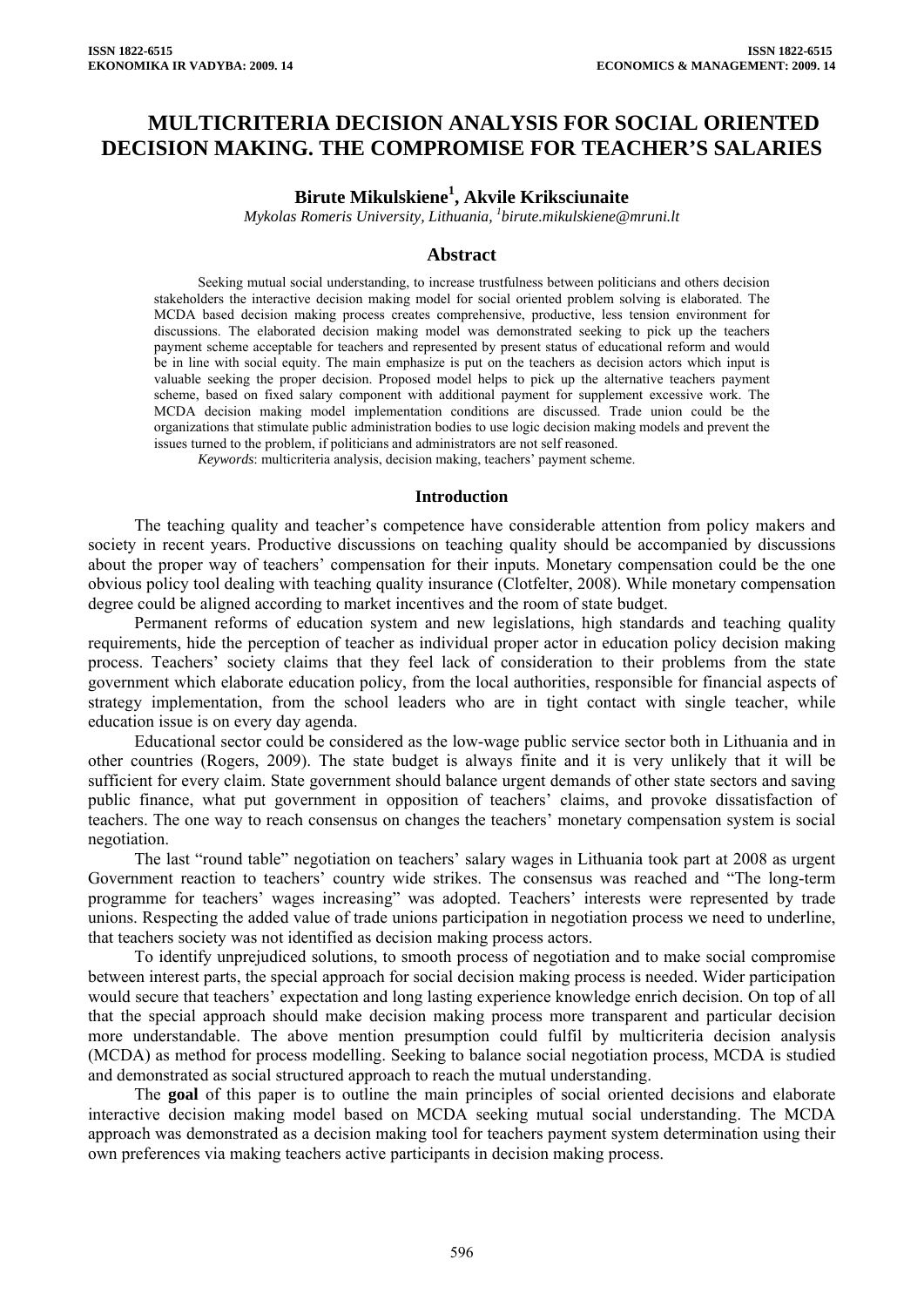#### **Methodological approach**

MCDA was chosen as methodological approach for modelling decision process. There are plenty practical applications of MCDA, solving social oriented problems on state and local government issues around the world. This method was adopted for priority setting for Australian public administration as tool for problem solving (Mabin & all, 2001), the sediments contamination management were defined by MCDA in USA (Linkov and all, 2006), sustainable land policy planed in Germany (Henn & Patz, 2007), bioenergy system assessment was done in Uganda (Buchholz & all, 2009), application for social problems (Munda, 2004). MCDA has been proved to be very applicable tool for creative and innovative thinking (Cančer  $\&$ Mulej, 2006).

MCDA is a decision support tool to structure the complex multi criteria problem. Procedure include breaking the problem into smaller analyzed parts and evaluating number of alternatives as single possible solutions again certain number of criteria's. MCDA application requires being precise during decision making process management, proper decision actors' identification and involvement and MCDA methodology.

One of the most widely applied sets of MCDA is the multi-attribute utility theory (MAUT) (Malczewski, 1999). Every alternative is evaluated according to its value and criteria weights. The alternatives are ranked with respect with their values.

The utility function is written:

$$
U_i = \sum_j w_j \cdot u_{ij}
$$

where  $U_i$  is the overall value of the *i*<sup>th</sup> alternative,  $u_{ij}$  is the utility of the *i*<sup>th</sup> alternative with respect to the  $j<sup>th</sup>$  criteria measured by means of the utility function, and the weight  $w<sub>j</sub>$  is a normalized weight or scaling constant for criteria *j*, so that  $\sum w_i = 1$ .

#### **Model for social decision making**

Single case of MCDA is social multi-criteria decision making method, which integrate different presumptions, mathematical functions and results interpretations. To choose MCDA for further development encouraged that MCDA enable to measure immeasurable quantities solving social oriented problems. It permits to take in to account sometimes confronted aspects and make agreed priority list.

The MCDA application for social oriented problems needs to enclose supplement procedures and particular presumptions. Two aspects, namely expert involvement and process constuction are the most sensitive for proceeding.

*Experts*. Since social oriented problem is characterized by set of aspects, which generally is immeasurable, the uncertain criteria's are evaluated by experts (researchers together with decision actors/stakeholders). Human personal knowledge and opinions are transforming to quantitative parameters. The room for new innovative alternative solutions, based on experts' experience, scientific knowledge and decision actors concern is creating. Application of method relies on the assumptions that decision-maker (participants of decision making process) is rational, his preferences do not change and he has perfect knowledge.

*Process*. Except formal procedures, such as goals, alternatives, criteria's evaluation, the process, actors' composition, their interactions are of main interest. Emerged tensions among actors are easier to control when process is arranged in high transparency environment, the participation rules and decision seeking methods are described clearly and documented in advance, actors are reasoned to solve the problem and the goals are conceptualized.

When constructing decision making process, we were guided by several essential principals:

- model must be as simple as possible to guarantee transparency;
- weights in this framework are clearly meaningful only as importance coefficients.

The MCDA framework must be accompanying by additional steps carefully put in to execution. These steps are decision actor's identification, actors-expert relationship establishment and involvement in proper step, result interpretation. The most substantial aspect is proper actors' composition involvement in proper decision making model stage.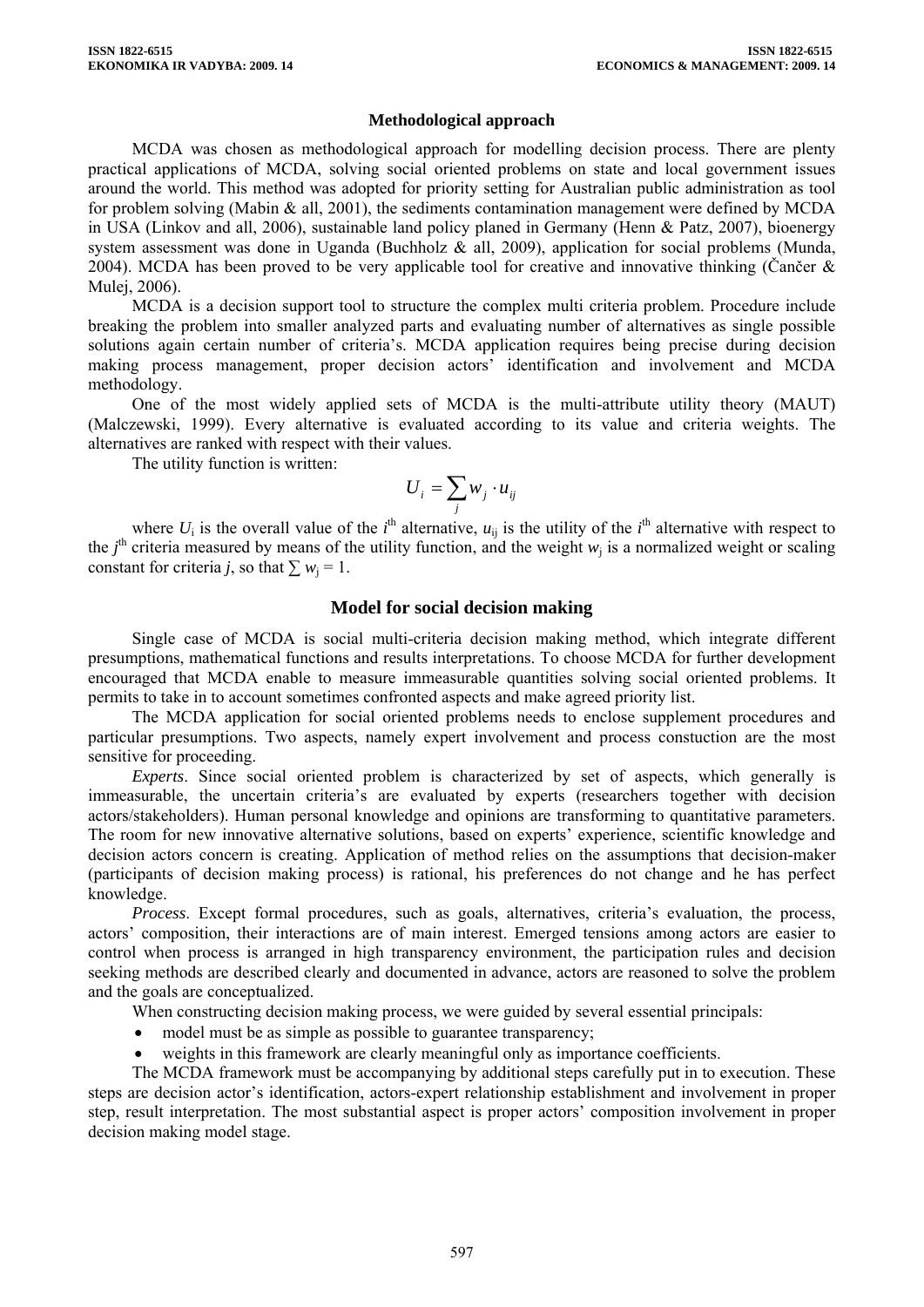We are proposing seven stages MCDA based decision making model with integrated view to decision actors and their involvement (see Figure 1). The right side of diagram shows the composition of decision actors necessary to involve in each decision stage.

**The first stage** is problem analyses. First of all decision-makers should analyze the problem and decide what is expected at the end of problem solving and what is important for different decision actors. Problem analysis is accompanying by different stakeholders identification and the full set of actors composition.

**The second stage** is definition of goal and objectives. The outcomes of decision making process directly depend on the goal defined at the beginning of the process. It needs to be underlined, that goals definitions should be agreed upon all decision problem actors. So it is critical for success that stakeholders were identified and involved before goals are conceptualized. Otherwise we have risk to lost consensus at any further stages of decision making process.

**The third stage** is identification of set of evaluation criteria that are relevant to the goal. To increase precision for deeper characterization certain criteria, sub-criteria can be introduced.

**The fourth stage** is construction of alternatives. Every alternative should incorporate the single possible and acceptable solution. The third and fourth stages could be leaded by experts with close cooperation with stakeholders.

**The fifth stage** is alternatives and criteria scoring and weighting by stakeholders.

**The sixth stage**. The MCDA finalized by evaluating each alternative upon weighted criteria.

**The seventh stage** is social interpretation of alternatives. After evaluation of alternatives the decision makers have whole ranked list of alternatives as possible solutions and could choose the most optimal one



**Figure 1.** Social oriented decision model

Decision making process initiator has possibilities to bring in the experts from the outside with certain mission in to process. The experts-leaders could be specialists that have confidence in the eyes of the every actor of decisions making process. The main expert responsibility is suggesting process scheme, generating possible alternatives and criteria's, implementation of MCDA and coordinate the whole process from the managerial side.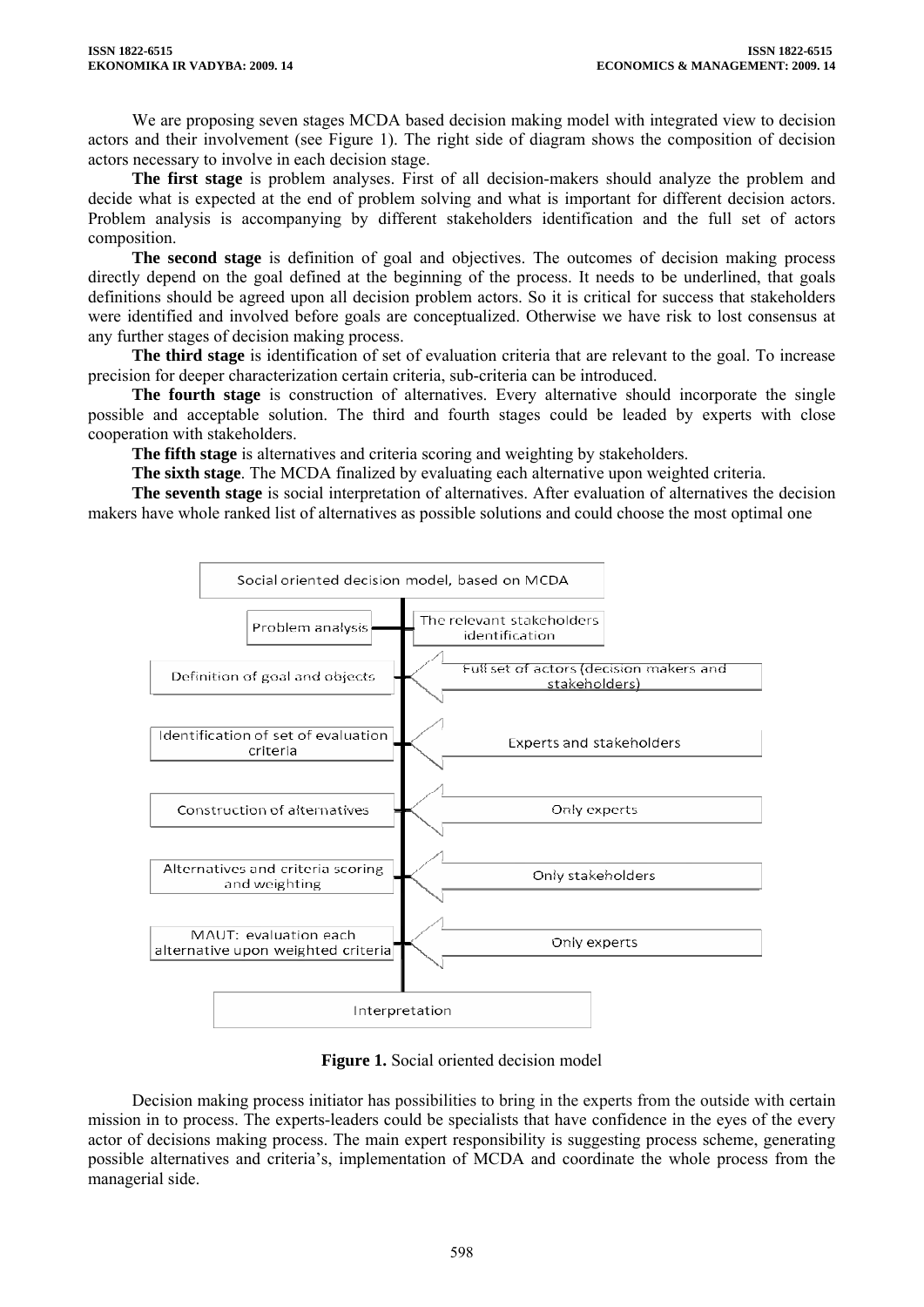**Implementation conditions.** Trade union inspired bargaining while MCDA based decision making process is complementary and competing processes for seeking social decisions. It is needed to highlight difference between social decision model and bargain. For long standing issues, when these issues turn to the problem for any stakeholders, the bargaining is effective way to solve it. But the democratic decision making process must be the preference for politicians seeking to balance the interests at proper time and proper ratio. Effective public administration being responsible for consistent progress of certain sector, have the mission to identify the problem at the original stage and prevent the issue becoming chronic when cure is long and painful. In such case, the motivation to use scientific models is self reasoned. Otherwise the counterbalance mechanisms are necessary and could be realized by trade unions. The role of trade union bodies in the collective bargaining and social dialog is expanded in recent years, when lifelong learning and training aspects become the object of bargaining (Heyes, 2007). The introducing new methods in to policy decision making process could be the new object of trade union, when public administration bodies are passive. The expending the union mission is under discussions (Koppich, 2005).

# **Example of model application**

This section is devoted to demonstrate how in previous section proposed model could be used to solve real policy issue, e.g. teachers' payment scheme determination.

## **1. Problem analysis.**

The situation in education sector dramatically changed during the last few decades, though there are some systemic issues needed to be improved. That is sector funding. Although the national education budget have been increased by 52 % from 2001, but the percentage of education funding according GDP was annually decreased. Education funding level has direct impact on teachers' payment schemes and wages.

Legal teachers' payment scheme in Lithuania depends on amount of contact teaching hours, qualification and years of teaching experience. Similar payment system is used in higher education sector, with higher wages range.

Position based new payment system was introduced in 2007 as pilot project in 12 Lithuania schools. This scheme has similarities with tenure and is based on precisely countering every any activity that can rise during teaching process and this system is stimulating teachers to work excessively more hours.

While the world wide policy trends are to make connection between payment system to teaching: UK case at 2000 (Adnett, 2003) and some cases in USA (Clotfelter, 2008), teachers payment system in Lithuania is not performance related (Mikulskiene, in press), e.g. pupil's academic progress has no impact on salary level. So practice transfer from other public sectors is of an advantage. Public administration sector uses payment system, which is based on fixed part and extra payment. Extra payment is determined for overtime working, long-term working experience in the sector and 20 grade qualification scales.

**Relevant stakeholders.** Interest part as decision making actors could be named: public, government, school leaders, teachers and professional organization of teachers.

- 1. The public at large concern teacher salaries from the perspective of public finance which consist of tax level.
- 2. Government concern from the point of state budget composition and balancing saving the extra funding for new or devastating sphere.
- 3. School leaders are concerned by the quality level of the personnel of their teaching institution since salaries or bonus system could effect it directly.
- 4. Teachers concern about salaries as the salary level realized their expectation as consumers and realization as individuals. The salaries as the source of physical fulfillment relative to their perceptions of self-worth both an employee and as an individual (Young & all, 2004).
- 5. Teachers' trade unions concern by the interest of their members to secure salaries, benefits, working conditions and so on what is concerned of single teacher but in great power as union organization (Rogers, 2009).

During the ideal democratic decision making process all above mentioned stakeholders could contribute their input to the problem solving. The attempt to recognize teachers as key players in reforms are not completely new. USA policy makers attribute this role to teachers in charter school reform (Malloy & Wohlstetter, 2003). However, in Lithuania this recognition has some restriction. The legal status of trade union as associated body overshadows the added value of teachers' knowledge in to decision making process.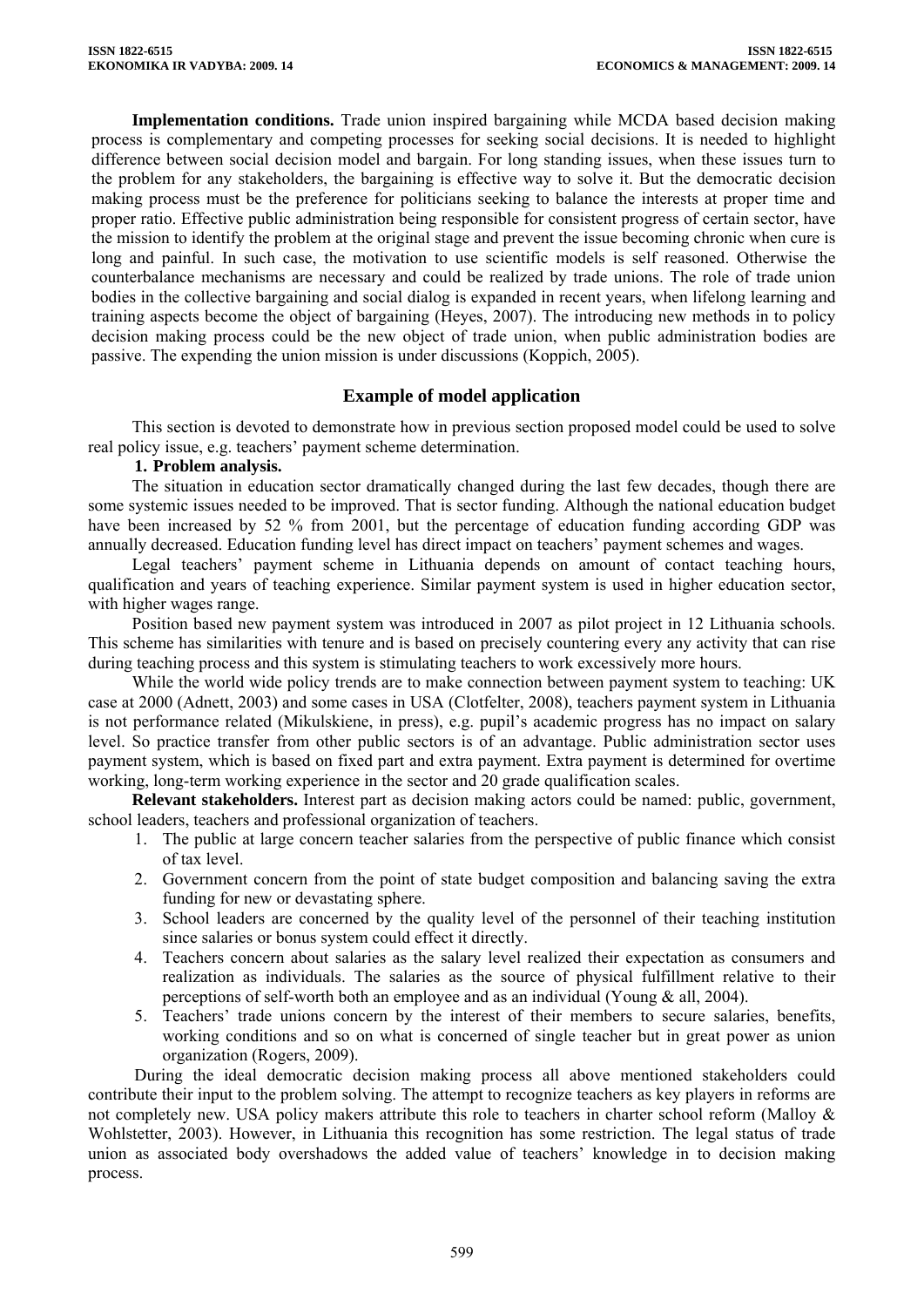### **2. The goal.**

The topic of teachers' salaries provokes many different aspects. It is possible to pursue different goals: to save public finance via minimisation of education sector funding, to create completely new teachers payment system based on the new introduced reforming aspects. But since policy makers have no intention to stimulate policy intervention via introducing new payment system and taking in to account steadily increase dissatisfaction of teachers concerning salaries, the urgent matter is social equity via compensation system in comparison with others public sectors.

Generalizing, the goal of modelling decision process is: *from the range of possible payment system schemes to pick up this teachers' payment system, which could be acceptable by teacher, represent present status of educational reform and would be in line with social equity.* 

#### **3. The set of criteria.**

There are certain groups of factors what should be considered when compensation discussions are underway. There are plenty of studies that revealed teachers preferences for higher salaries, better working conditions and greater intrinsic rewards (Borman & Dowling 2008). The criteria set was developed taking in to consideration the quality of working life concept with their factors: 1. consideration of work, 2. emotional state, 3. learning and improvement, 4. social relationship in the organization, 5. self-realization, 6. physical state, 7. safety and work environment (Gilgeous, 1998). It is proved that quality of working life could be improved by balancing of all factors in proper way and reaching higher level of employees' motivation and even loyalty (Akranavičiūtė & Ruževičius, 2007). Compensation consideration is the one of work quality factors and must be analyzed in aggregate system. It means, that certain payment system could be balanced by others factors secure social equity. The set of criteria was agreed with teachers during semi-structural one hour length interviews. Interviews were designed to gather information regarding matters what further could be qualified as criteria's for decision process.

7 groups of criteria were elaborated:

- 1. financial stability;
- 2. long-term teaching experience;
- 3. high competence standards;
- 4. qualification evaluation;
- 5. creation and innovation;
- 6. society respect;
- 7. profession engagement.

#### **4. The alternatives.**

Talking about social equity it is obvious anticipate that payment or compensation principles applied around public sectors, which are funded from state budget, must be comparable, good practice could be transferring when appropriate or inequity aspects are eliminated. Formulation of alternatives inspired by professional discussions in press, on political (Governmental) level and analyses of valid systems used in other public sector, as public administration and higher education. For alternatives formulation the present legal basis was taken in to consideration. Public administration and teachers payment systems both are comparable with slightly unequal compensation for experience component (Mikulskiene, in press).

Three alternatives as possible solutions have been formulated.

*Alternative 1.* Teachers payment system, based on present legislation – teachers salary depends on contact hours, qualification and years of teaching experience.

*Alternative 2*. Teachers payment system based on fixed salary component regarded as wider range of qualification scale (according public administration payment scheme).

*Alternative 3.* Teachers payment system depends on position based (tenure equivalent) (according Government pilot project).

#### **5. Alternatives and criteria scoring and weighting.**

Criteria measurement was based on the teachers' preferences which were transferred to certain criteria weight average value.

For quantitative study (alternatives and criteria scoring), questionnaire was designed according quality of working factors. For this decision making stage teachers preferences were consider as main source of input. Responders were asked to indicate what suggested alternative they prefer to score as priority alternative and valued every single criteria. The 10-point Likert scale response format was used. The study was done at January of 2009. All responders were anonymous. Printed questionnaires were delivered to teachers (N=77) of selected three Lithuania schools (represented urban and rural areas). Teachers represented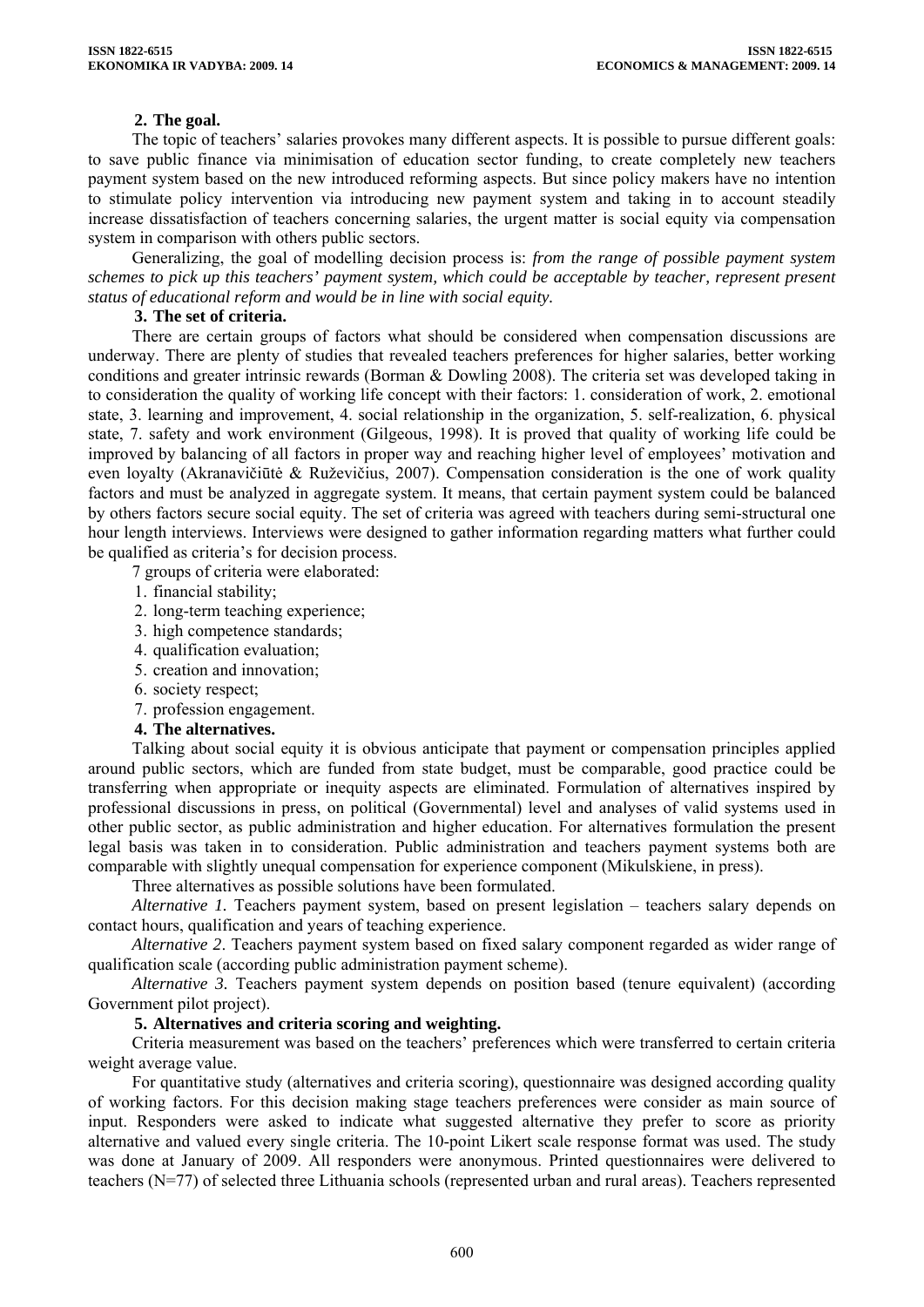deferent experience level: less experience-11%, 3-10 years of experience – 38%, 10-15 years – 13%, more than  $15 - 38\%$ .

## **6. MAUT.**

The value of each alternative is calculated by summing the respondents' scores. It shows the teachers' evaluation of every alternative in numbers values. These values are corresponding to the evaluations getting from questionnaire. The criteria' scores were calculated using teachers' attached values. The every score were added and later the average value was calculated. The alternatives weights calculated using the multi criteria utility formula. The criterion score and alternative value was multiplied. The final evaluation of each alternative was calculated by summing alternative weight for each criterion. This evaluation shows the optimal decision of this problem. These scores are just mathematical evaluation of qualitative problems aspects. Alternatives evaluation upon weighted criteria is presented in Table 1.

| <b>Alternative</b>        |         | <b>Teachers</b><br>payment system,<br>based on present<br>legislation |        | <b>Teachers payment</b><br>system depends on<br>position based |        | <b>Teachers payment</b><br>system based on fixed<br>salary and wider range<br>of qualification scale |        |
|---------------------------|---------|-----------------------------------------------------------------------|--------|----------------------------------------------------------------|--------|------------------------------------------------------------------------------------------------------|--------|
|                           | scoring | value                                                                 | weight | value                                                          | weight | value                                                                                                | weight |
| qualification evaluation  | 0,16    | 492                                                                   | 79,49  | 460                                                            | 74,32  | 506                                                                                                  | 81,75  |
| financial stability       | 0,14    | 490                                                                   | 67,94  | 455                                                            | 63,09  | 459                                                                                                  | 63,65  |
| high competence standards | 0,13    | 452                                                                   | 60,33  | 444                                                            | 59,26  | 439                                                                                                  | 58,60  |
| creation and innovation   | 0,15    | 436                                                                   | 64,03  | 425                                                            | 62,42  | 433                                                                                                  | 63,59  |
| teaching<br>long-term     |         |                                                                       |        |                                                                |        |                                                                                                      |        |
| experience                | 0,13    | 416                                                                   | 55,35  | 407                                                            | 54,15  | 406                                                                                                  | 54,02  |
| society respect           | 0,14    | 366                                                                   | 51,07  | 402                                                            | 56,09  | 391                                                                                                  | 54,55  |
| professional engagement   | 0,15    | 357                                                                   | 52,43  | 371                                                            | 54,49  | 387                                                                                                  | 56,84  |
|                           | 1,00    |                                                                       | 430.64 |                                                                | 423,82 |                                                                                                      | 432,99 |

**Table 1.** Alternatives evaluation upon weighted criteria

# **7. Interpretation.**

Obviously no alternative is ranked as the best. The Alternative 2 is slightly higher ranked than others. The Alternative 3 is the lowest ranked. Small disperse of alternative scores is the result of not full scale used by teachers. Just upper score values ranging from 6 to 10 were used for ranking. It causes smaller dispersion.

Selected alternative becomes evidence that teachers considered more on the possibility to work in well equipped and innovative environment. They have no priorities for their payment system. All objects which influence their life in work are the most significant. So the system with adequate balance of salaries and benefits system is satisfactory system for teachers' community. The results are "obvious" in some sense. Teachers gave the lowest ranking the new proposed payment scheme and that represent suspicious attitude to the Governmental decisions what are not agreed by teachers as decisions actors.

The results show that the present payment system is not so motivated and social equitable. The main proposal for Government could be to create other payment system which would be optimal for all teachers' criteria.

#### **Conclusions**

Seeking mutual social understanding, to increase trustfulness between politicians and others decision stakeholders the interactive decision making model for social oriented problem solving is elaborated. The MCDA based decision making process creates comprehensive, productive, less tension environment for discussions. It facilitates reaching the acceptable decision for confronting counterparts. Involvement of all stakeholders to the decision making process to the proper specific stage could: enrich decision by mutual understanding, make supporting the policy by implementers; enrich decision by new ideas; make process open and trustful.

The elaborated decision making model was demonstrated by picking up the teachers payment scheme acceptable for teachers and represented by present status of educational reform and would be in line with social equity. The main emphasize is put on the teachers as decision actors which input is valuable seeking